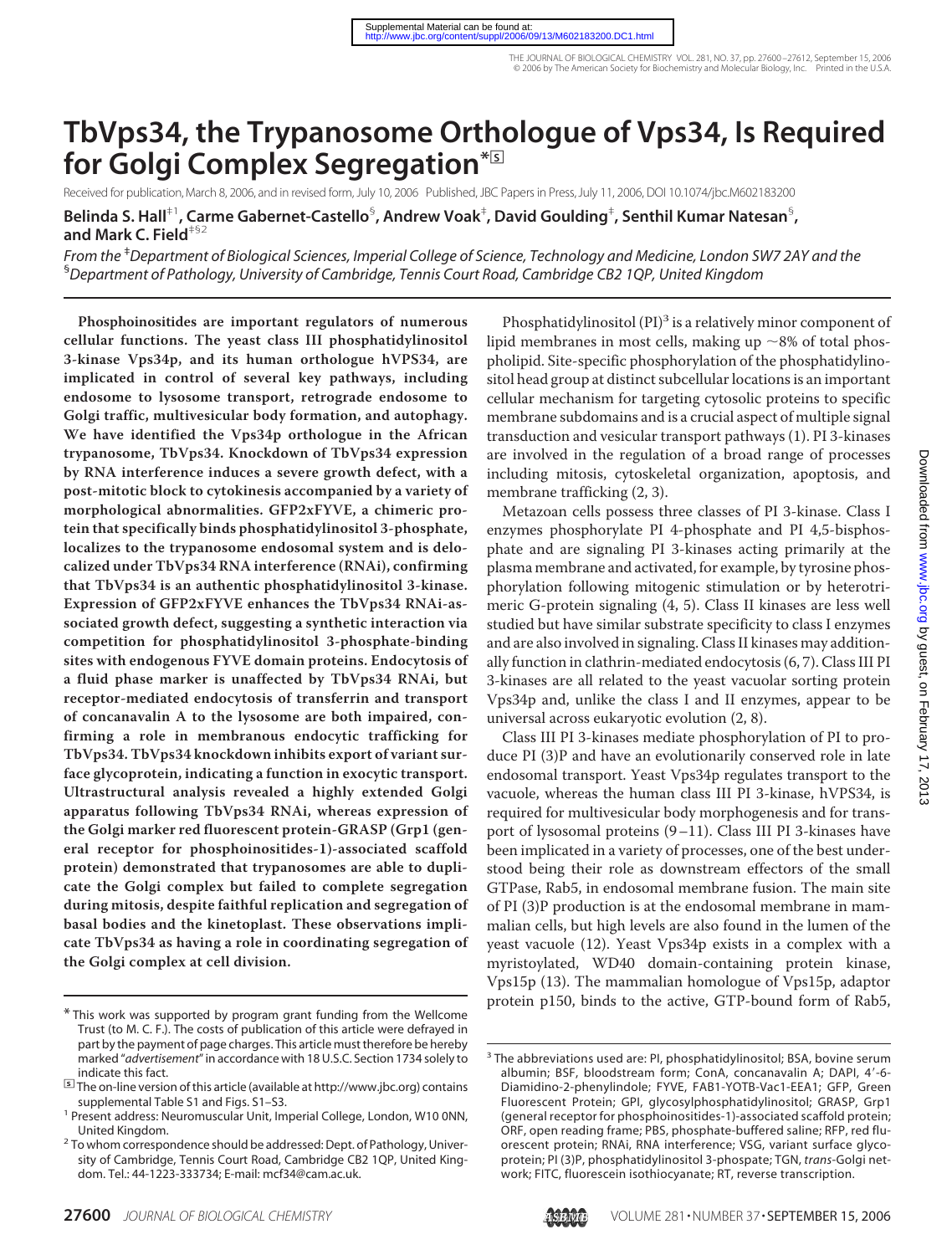targeting both protein and PI 3-kinase to early endosomes and leading to the Rab5-dependent generation of PI (3)P on endosomal membranes (14). Endosomal fusion in turn is promoted by the recruitment of the tethering factor EEA1, which binds to PI (3)P via a FYVE (FAB1-YOTB-Vac1-EEA1) domain (15, 16). EEA1 also interacts with numerous factors on both donor and acceptor membranes including Rab5 and syntaxins 6 and 13, allowing formation of oligomeric complexes that drive membrane fusion (17, 18). A similar process governs endosomal fusion in yeast, with Vac1p and Ypt31p taking the places of EEA1 and Rab5, respectively (19). Class III PI 3-kinases are not only required for vacuolar transport in yeast and multivesicular body formation in mammals but have also been implicated in the processes of retrograde endosome to *trans*-Golgi network (TGN) trafficking, via direct binding to retromer, and in autophagy (3, 20, 21). Additionally, in human cells hVPS34 interacts with Rab7 on late endosomes and is regulated by that GTPase (22). Overall, Vps34 has a multitude of functions and is a central coordinating factor of the endomembrane system.

The flagellated protozoan parasite *Trypanosoma brucei* has one of the better understood endomembrane systems among the highly divergent eukaryotes (23, 24). The mammalian infective bloodstream form (BSF) possesses a very active endocytic system responsible for maintenance of the protective variant surface glycoprotein (VSG) coat, uptake of nutrients, and removal of surface bound antibodies (24). The parasite is highly polarized, with all uptake and secretion restricted to an invagination at the base of the flagellum termed the flagellar pocket. Studies of VSG turnover have revealed an efficient recycling system in which all of the surface protein, receptor-bound, and fluid phase cargo are endocytosed via clathrin-coated vesicles and then sorted in a tubular endosome with the bulk of the VSG returning rapidly to the surface (25, 26). *T. brucei* expresses two Rab5 GTPases, TbRAB5A and TbRAB5B, which are associated with distinct cargos (27). Although these two proteins appear to have subtly distinct functions, both are essential for survival and are required for maintenance of endocytic function (28). No downstream effectors have been identified for either TbRAB5A or TbRAB5B, and their mechanisms of action are unknown. The presence of at least 12 FYVE domain proteins in the *T. brucei* genome, all with orthologues in other kinetoplastid genomes, suggests that PI (3)P production is important in the regulation of cellular functions in trypanosomatids. Here we describe the identification and functional analysis of TbVps34, the trypanosome orthologue of Vsp34; in particular we uncovered an unexpected role for TbVps34 in segregation of the Golgi apparatus at cytokinesis.

### **MATERIALS AND METHODS**

*Bioinformatics*—TbVps34 was identified by BLAST analysis by screening human and yeast PI 3-kinase protein sequences against the *T. brucei* data bases at GeneDB (www.genedb.org) and the TIGR *T. brucei* genome project (www.tigr.org.tdb/ mdb/tdb/). Orthology was confirmed by reverse BLAST. Alignments and phylogenetic analysis were performed between TbVps34 and Vps34-related sequences from NCBI and GeneDB using ClustalW.

*Cell Lines and Culture*—The tetracycline-inducible trypanosome cell line BSF 90–13 was routinely cultured in HMI-9 medium supplemented with 10% tetracycline-free fetal bovine serum (Autogen Bioclear). To maintain the tetracycline responsive phenotype cells were grown in the continuous presence of 5  $\mu$ g/ml hygromycin B and 2.5  $\mu$ g/ml geneticin (both from Sigma). The cells were maintained at concentrations between  $1 \times 10^4$  and  $2 \times 10^6$  ml<sup>-1</sup>. For growth curves, triplicate cultures were initiated at  $1 \times 10^5$  ml<sup>-1</sup> with or without tetracycline at a concentration of 1  $\mu$ g ml<sup>-1</sup>. Cell concentration was determined using a Z2 Coulter counter (Beckman).

*Plasmids and Transfection*—A fragment of the TbVps34 sequence selected and verified by RNAit (29) was amplified by PCR with the primers CGGGATCCGGTTGCTGTTCAAAG-TGGGT and GGAAGCTTGTGCCTCCACCATTTCCTTA and cloned into BamHI/HindIII-digested p2T7<sup>2Ti</sup> (gift of Doug LeCount). Tetracycline-responsive BSF 90–13 cells were transfected with NotI-digested p2T7<sup>2Ti</sup>·TbVps34 by electroporation, incubated for 6 h, and then selected for 1 week with 2.5  $\mu$ g ml<sup>-1</sup> phleomycin. The cells were maintained thereafter in the presence of phleomycin. RNAi was induced by incubation with 1  $\mu$ g ml<sup>-1</sup> tetracycline. GFP2xFYVE excised from pEGFP2xFYVE (gift from Harald Stenmark) was inserted into pHD1034 (gift of Christine Clayton) via HindIII/BamHI sites. pHD1034-RFP-GRASP was derived from pXS5-RFP-GRASP (originally a gift from Graham Warren). pHD1034 constructs were digested with NotI and transfected into p2T7<sup>2TI</sup>·TbVps34 cells by electroporation. The cells were incubated for 6 h, then puromycin  $(0.1 \ \mu g \ m l^{-1})$  was added, and the cells were selected for 1 week.

*Immunofluorescence*—For p67 immunofluorescence, the cells were fixed in 4% paraformaldehyde, adhered to poly-Llysine slides (Sigma), and permeabilized with 0.1% Triton X-100. The slides were blocked with 10% goat serum in PBS. For staining of p67, the slides were incubated in monoclonal antibody 280 (gift of Jay Bangs) diluted in blocking buffer containing 0.02% sodium azide for 1 h at room temperature. For basal body and paraflagellar rod staining, the cells were air dried onto slides and fixed in methanol at  $-20$  °C. The slides were blocked with 3% BSA in PBS and then incubated for 1 h with BBA4 or PFR-A monoclonal antibody in PBS/BSA (gift of Keith Gull). After washing with PBS, the slides were incubated with Oregon Green- or Texas Red-conjugated goat anti-mouse IgG (Molecular Probes) for 1 h at room temperature. The slides were washed and mounted with Vectashield containing DAPI (Vector Laboratories). The cells were examined under a Nikon Eclipse E600 microscope, and images were captured using a Photometrix Coolsnap FX camera and prepared with Adobe Photoshop 7.0.

*Fluid Phase Uptake*—Fluid phase uptake was monitored using Alexa Fluor 488 dextran 10000 (Molecular Probes) as described (30). Briefly, RNAi was induced by incubation for 18 h with 1  $\mu$ g ml<sup>-1</sup> tetracycline, and the cells were harvested and resuspended at a concentration of  $1 \times 10^8$  cells ml<sup>-1</sup> in 50  $\mu$ l of fresh medium. Labeled dextran was added to a concentration of 5 mg  $ml^{-1}$ , and the cells were incubated for various times at 37 °C. Uptake was stopped by the addition of 1 ml of

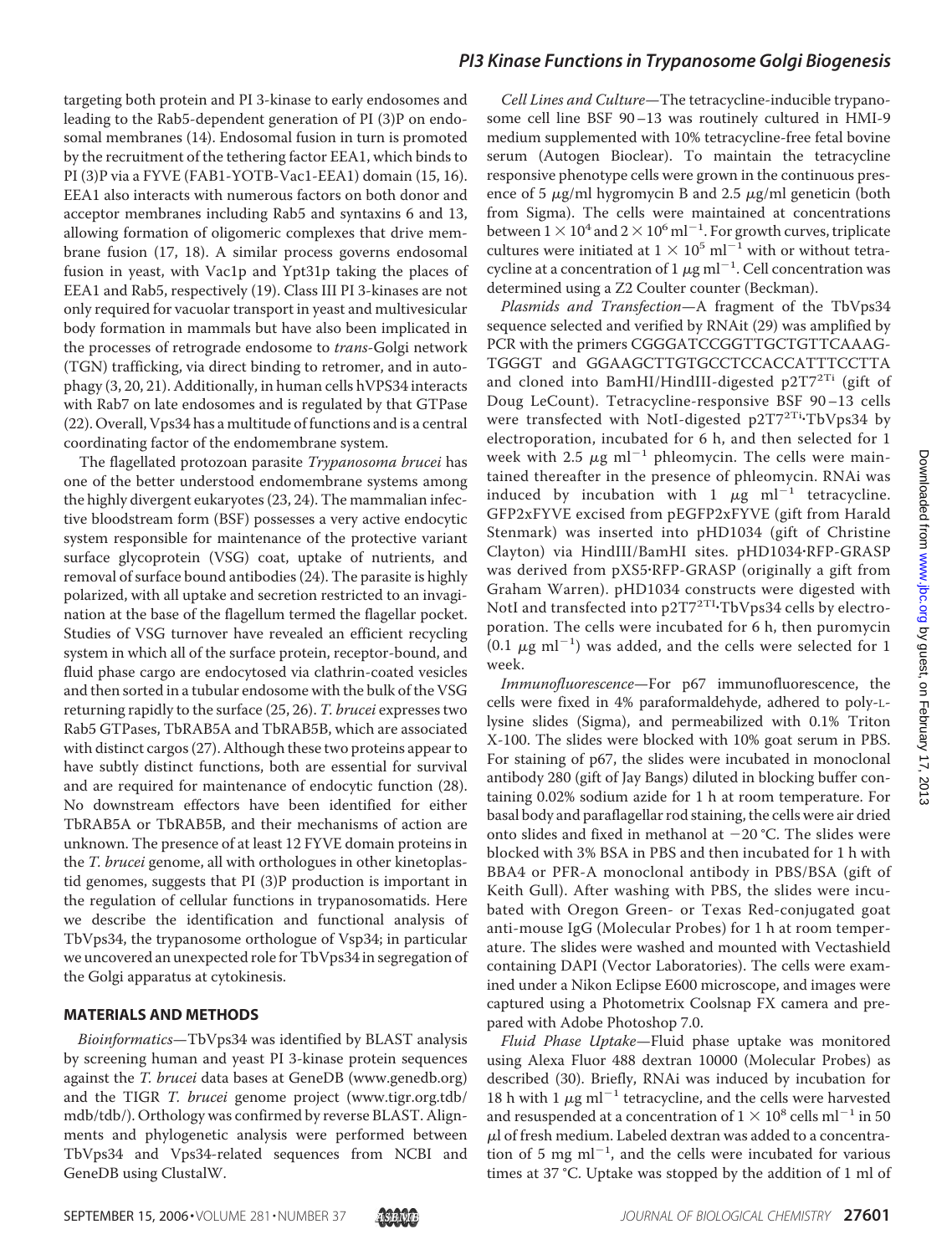ice-cold HMI9 medium, and the cells were washed once at 4 °C before fixing for 1 h at 4 °C in 4% paraformaldehyde. The cells were adhered to slides, mounted, and examined immediately. The images were captured as described above. For quantitation, the images were taken under nonsaturating conditions using identical exposure times. Fluorescence intensity was determined using Metamorph Imaging software.

*Transferrin Uptake*—Uptake of FITC-transferrin (Molecular Probes) was performed as described (28). RNAi was induced for 18 h, and the cells were harvested and washed once in serumfree HMI9 medium containing 1% BSA. The cells were resuspended in HMI9/BSA at a concentration of  $1 \times 10^7$  ml<sup>-1</sup> and incubated at 37 °C for 20 min. FITC-transferrin (100  $\mu$ g ml<sup>-1</sup>) was added, and the cells were incubated at 37 °C for various times. Uptake was stopped by the addition of 1 ml of ice-cold HMI9 medium, and the cells were washed once at 4 °C before fixing for 1 h at 4 °C in 4% paraformaldehyde. The cells were adhered to slides, mounted, and examined immediately. The images were captured and fluorescence intensity was quantified as described above.

*Uptake of Concanavalin A*—The cells were harvested and washed once in serum-free HMI9 medium containing 1% BSA. The cells were resuspended in HMI9/BSA at a concentration of  $1 \times 10^{7}$  ml<sup>-1</sup> and incubated at 4 °C or 37 °C for 20min. Biotin or FITC-conjugated ConA (100  $\mu$ g ml<sup>-1</sup>) (Vectalabs) was added, and the cells were incubated for a further 30 min. Uptake was stopped by placing the cells on ice. The labeled cells were washed in HMI9/BSA at 4 °C, then fixed with 4% paraformaldehyde for 1 h, and adhered to slides as described above. For p67 co-localization, the cells were permeabilized by incubation with 0.1% Triton X-100. For GPF2xFYVE co-localization, the cells were permeabilized with 0.05% saponin. The slides were blocked as described, and biotinylated ConA was detected by incubating for 1 h at room temperature with Texas Red-conjugated streptavidin (Vectalabs). The slides were either mounted immediately or counterstained with antibody as described.

*Wortmannin Treatment*—Cells expressing the GFP2xFYVE construct were incubated in liquid culture with wortmannin at a range of concentrations and times of exposure (0.01–30  $\mu$ M and 30–120 min), and the location of the GFP construct was assessed after preparation for immunofluorescence as described above. Wortmannin stock was freshly prepared by dissolving the solid in dry  $Me<sub>2</sub>SO$ .

*Electron Microscopy*—For transmission electron microscopy, the cells were fixed in suspension by adding chilled 5% glutaraldehyde (TAAB) and 8% paraformaldehyde (Sigma) in PBS in a 1:1 ratio to the growth medium containing trypanosomes. The cells were fixed on ice for 10 min and centrifuged at 10,000 rpm for 5 min in 2-ml microcentrifuge tubes, and the supernatant was carefully replaced with fresh fixative for a further 50 min without disturbing the pellet, rinsed in 0.1 M sodium cacodylate, and post-fixed in 1% osmium tetroxide (TAAB) in same buffer at room temperature for 1 h. After rinsing in buffer, the cells were then dehydrated in an ethanol series, adding 1% uranyl acetate at the 30% stage, followed by propylene oxide, then embedded in Epon/Araldite 502 (TAAB), and finally polymerized at 60 °C for 48 h. Sections were cut on a Leica Ultracut T ultramicrotome at 70 nm using a diamond knife, contrasted

with uranyl acetate and lead citrate, and examined on a Philips CM100 transmission electron microscope.

*VSG Exocytosis*—Export was monitored as described (31). Briefly,  $5 \times 10^7$  mid-log phase BSF cells were washed once in labeling medium (Met/Cys-free Dulbecco's modified Eagle's medium (Sigma) supplemented with 10% dialyzed fetal calf serum and Hepes, pH 7.4), resuspended in 1 ml of labeling medium, and incubated at 37 °C for 15 min. The cells were pulse labeled at 37 °C for 7 min with Promix at a concentration of 200  $\mu$ Ci ml<sup>-1</sup>, then diluted 1:10 with prewarmed complete HMI9, and chased for up to 1 h at 37 °C. At intervals during the chase, aliquots of cells were removed from the sample and placed on ice. Following centrifugation in a microcentrifuge (20,000  $\times$  *g* at 4 °C), cell pellets were washed once in 1 ml of ice-cold PBS/1 mg  $ml^{-1}$  BSA and resuspended in 920  $\mu$ l of hypotonic lysis buffer. After 5 min on ice, the lysates were incubated at 37 °C for 10 min to enable GPI-specific phospholipase C to convert susceptible membrane form VSG to soluble VSG. The lysates were centrifuged for 10 min at 20,000  $\times$  *g* at 4 °C, and 900  $\mu$ l of supernatant was retained. The pellet fraction was washed in ice-cold hypotonic lysis buffer, then resuspended in 1 ml of ice-cold sample lysis buffer, and incubated on ice for 25 min. 90  $\mu$ l of 10 $\times$  sample lysis buffer and 10  $\mu$ l of Nonidet P-40 was added to the supernatant fraction to bring the buffers to equivalence. The lysates were clarified by centrifugation for 15 min (20,000  $\times$  *g*, 4 °C). Labeled VSG was recovered from the supernatants by incubation for 1 h at 4 °C with ConA-Sepharose 4B in the presence of 1 mm CaCl<sub>2</sub>, 1 mm MnCl<sub>2</sub>. After washing, the samples were resuspended in sample buffer and loaded onto 10% SDS-PAGE gels at  $1 \times 10^5$  cell equivalents/ lane. Fixed, stained gels were treated for 1 h with EnH<sup>3</sup>ance (PerkinElmer Life Sciences) and autoradiographed. Image intensity was quantified using imageJ software.

*Semi-quantitative RT-PCR*—The Cells were incubated for 24 h in the presence or absence of 1  $\mu$ g ml<sup>-1</sup> tetracycline then  $5 \times 10^7$  cells were harvested and washed once in PBS. RNA was extracted using TRIzol reagent (Invitrogen), precipitated with isopropanol, ethanol-washed, resuspended in diethyl cyanophosphonate-treated water, and stored at a concentration of 0.5–1 mg ml<sup>-1</sup> at -80 °C. Semi-quantitative RT-PCR was performed using the Titan One-Tube RT-PCR system (Roche Applied Science) (32). TbVps34 message was detected using the primers AAACGAATGGAACTTGCCAC (forward) and CATAGCCGCTGTGTATCCCT (reverse), designed to amplify a segment of the TbVps34 gene distinct from the fragment used for RNAi. As a control, primers specific for  $\alpha$ -tubulin, CAGAGAAGGCCTACCACGAG (forward) and CTCT-TCCATACCCTGACCGA (reverse) were used. Assays for TbVps34 contained 400 ng of RNA, and those for  $\alpha$ -tubulin contained 100 ng of RNA. For the reverse transcription step, the samples were incubated at 50 °C for 30 min and then at 94 °C for 2 min. For amplification, the samples were incubated at 94 °C for 30 s, 56 °C for 30 s, and 68 °C for 30 s for 30 cycles followed by a 7-min extension at 68 °C. Cycling conditions were optimized to ensure concentration dependence of amplification, and the absence of contaminating genomic DNA was confirmed by omission of the reverse transcription step (not shown). Similar results were obtained in duplicate experiments.

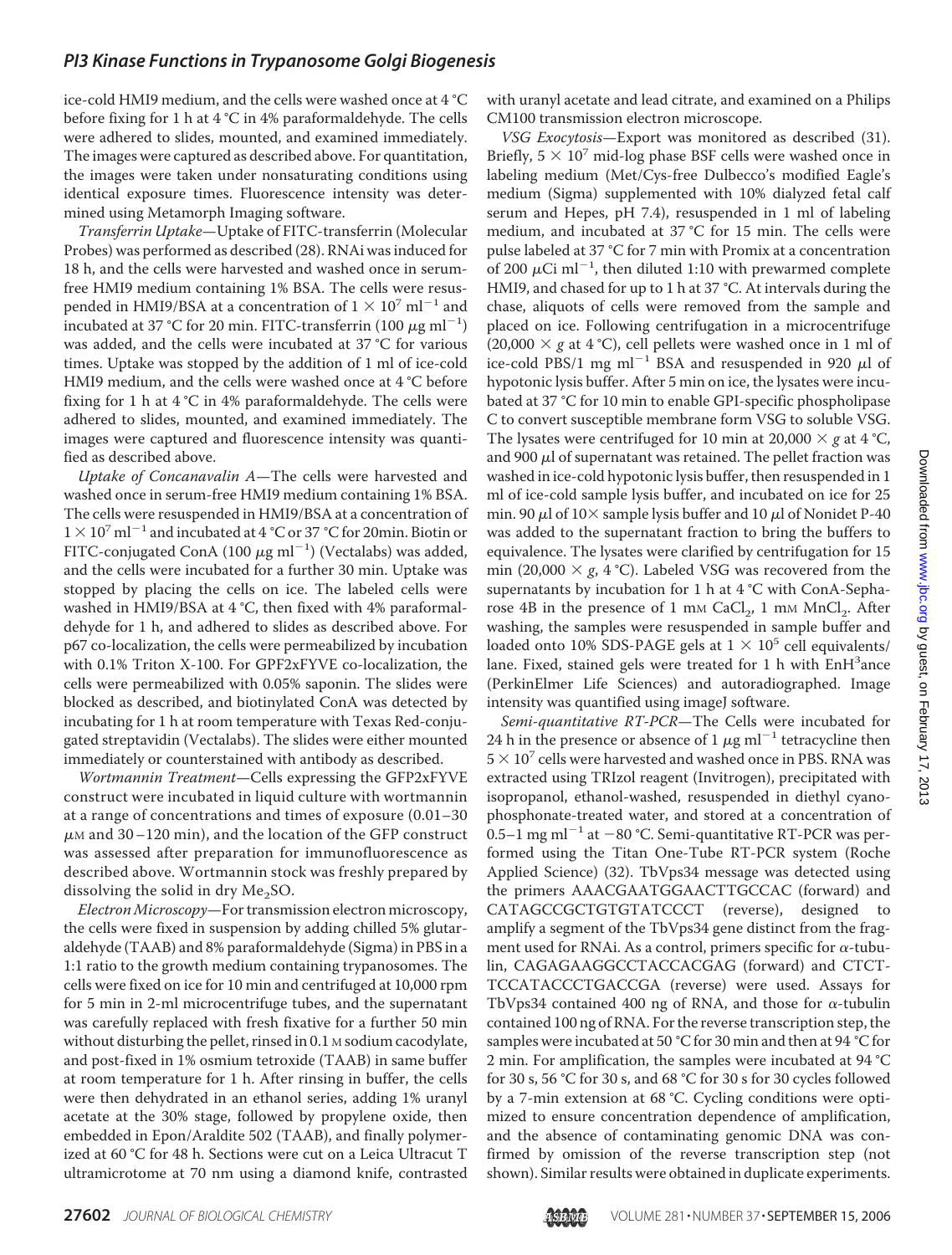*Yeast Complementation*—The full-length TbVPS34 ORF was amplified by PCR with the following primers: forward TATT-GAATTCATGGCCACGAACGAGGAC and reverse TATAC-TCGAGTGTGAGCCTTTAGGC, and inserted into EcoRI and XhoI sites in the pYES2Ct expression vector polylinker  $(2\mu,$ *URA3*; Invitrogen). The yeast Vps34 knockout strain, SEY6210 *vps34*::*TRP1* was transformed with empty vector pYES2Ct or pYES2CtTbVPS34. Yeast Vps34 PI 3-kinase complementation by TbVPS34 was confirmed by spotting serial dilutions of yeast cells, initially calibrated by optical density, carrying empty pYES2Ct vector or pYES2CtTbVPS34 on synthetic selective media plates (DO-TRP/URA). The plates were incubated for 4 days at 37 °C.

### **RESULTS**

*TbVps34 Is a Class III PI 3-Kinase*—The *T. brucei* genome data base GeneDB contains 14 open reading frames (ORFs) encoding proteins with predicted phosphatidylinositol kinase domains (see supplemental Table S1). Of these, eight show some level of homology to PI 3-kinases. However, the presence of FRAP, ATM, TRAPP/FRAP, ATM, TRRAP, C-terminal domain (FAT/FATC) accessory domains places six of these in the category of the target of rapamycin (TOR)-related atypical protein kinases, a family of protein kinases with lipid kinase-like catalytic domains that lack demonstrable ability to phosphorylate lipid substrates. Membership of this distinct subgroup is confirmed by phylogenetic analysis of the aligned proteins (supplemental Fig. S1A). Of the remaining two ORFs with a PI 3-kinase-like domain, one (Tb11.01.6980, accession number EAN80479) is an unusual kinase with a catalytic domain most similar to a PI 3-kinase combined with a PI (3)P-binding FYVE domain and a putative transmembrane sequence. However, the degree of conservation is relatively weak, sharing only 18% identity with mammalian PI 3-kinases in the kinase domain. Alignment suggests a closer homology to the atypical protein kinases than to genuine PI kinases (supplemental Fig. S1A). Therefore, this protein cannot be assigned with confidence to any particular PI kinase subfamily. Based on comparison of sequences, it seems likely that *T. brucei*, like yeast, possesses only one genuine PI 3-kinase, Tb927.8.6210 (accession number AAX69336), present as a single copy on chromosome eight.

The Tb927.8.6210 gene encodes a 949-amino acid protein with a very high level of homology to Vps34 by BLAST analysis against the nonredundant data base ( $p = 1.5e^{-87}$ ) (Fig. 1 and supplemental Fig. S1). Orthology was confirmed by reverse BLAST against *Homo sapiens* and *Saccharomyces cerevisiae* genome sequences. The TbVps34 protein sequence shares the Class III PI 3-kinase domain structure, with an N-terminal C2 domain (residues 109–252), an accessory domain (residues 357–547), and a C-terminal kinase domain (residues 694– 891) (Fig. 1*A*). The catalytic domain shares 43% identity and 63% similarity with the human Vps34 homologue, but only 32% identity and 51% similarity with human Class II PI 3-kinase and 29% identity and 49% similarity with the Class I PI 3-kinase  $\alpha$ -chain. In particular, the activation loop sequence between residues 826 and 836 of TbVps34, which confers substrate specificity, indicates a Class III enzyme (33). Further, a critical lysine residue within the active site (Lys<sup>720</sup> in Tb927.8.6210 in supple-



**FIGURE 1. TbVps34 is a Class III PI 3-kinase.** *A*, domain structure of the *T. brucei* Vps34 phosphatidylinositol kinase orthologue (TbVps34) identified by BLAST analysis of kinases against the Conserved Domain data base followed by ClustalW alignment. The *numbers* indicate percentages of identity and similarity to the human Class III PI 3-kinase orthologue for each domain as defined by ClustalW alignment (C2 in *green*, accessory domain in *blue*, and catalytic domain in *red*). *B*, phylogenetic tree of Class III PI 3-kinases based on ClustalW alignments using the neighbor-joining method with 1000 bootstraps.

mental Fig. S1B) that is essential for kinase activity and is covalently modified by wortmannin in mammalian PI 3-kinases is also conserved. Likewise the accessory and C2 domains are characteristic of Class III PI 3-kinases. The gene encoding the next closest homologue in *T. brucei*, Tb927.4.1140, lacks any obvious accessory domains, only shares a 30% identity with the hVPS34 kinase domain, and is more similar to a PI 4-kinase than a PI 3-kinase. Phylogenetic analysis shows that the *T. brucei* PI 3-kinase forms part of a protist-specific clade of Vps34 like genes from other kinetoplastid parasites (Fig. 1*B*) and indicates that the Vps34 family is present throughout the eukaryotes. Further, the major binding partner of Vps34p, Vps15p (or p150 in metazoa), which is required for function, can also be recovered from the *T. brucei* genome (Tb11.01.0930, accession number XM823891) and is orthologous to *S. cerevisiae* Vps15 by reverse BLAST (data not shown). Based on the sequence data, Tb927.8.6210 is most likely to be a lipid kinase that phosphorylates PI at position 3 to produce PI (3)P and to function in vesicle trafficking rather than signal transduction, and we propose that the product of Tb927.8.6210 be called TbVps34p.

*TbVps34 Is Required for Normal Growth of Bloodstream T. brucei*—The function of TbVps34 was addressed using RNA interference. Tetracycline-inducible BSF cells were transfected with the RNAi plasmid p2T7Ti (34) containing a fragment of the TbVps34 gene. Induction of TbVps34 RNAi with tetracycline led to a rapid and profound inhibition of growth (Fig. 2*A*). Semi-quantitative RT-PCR showed an almost complete loss of

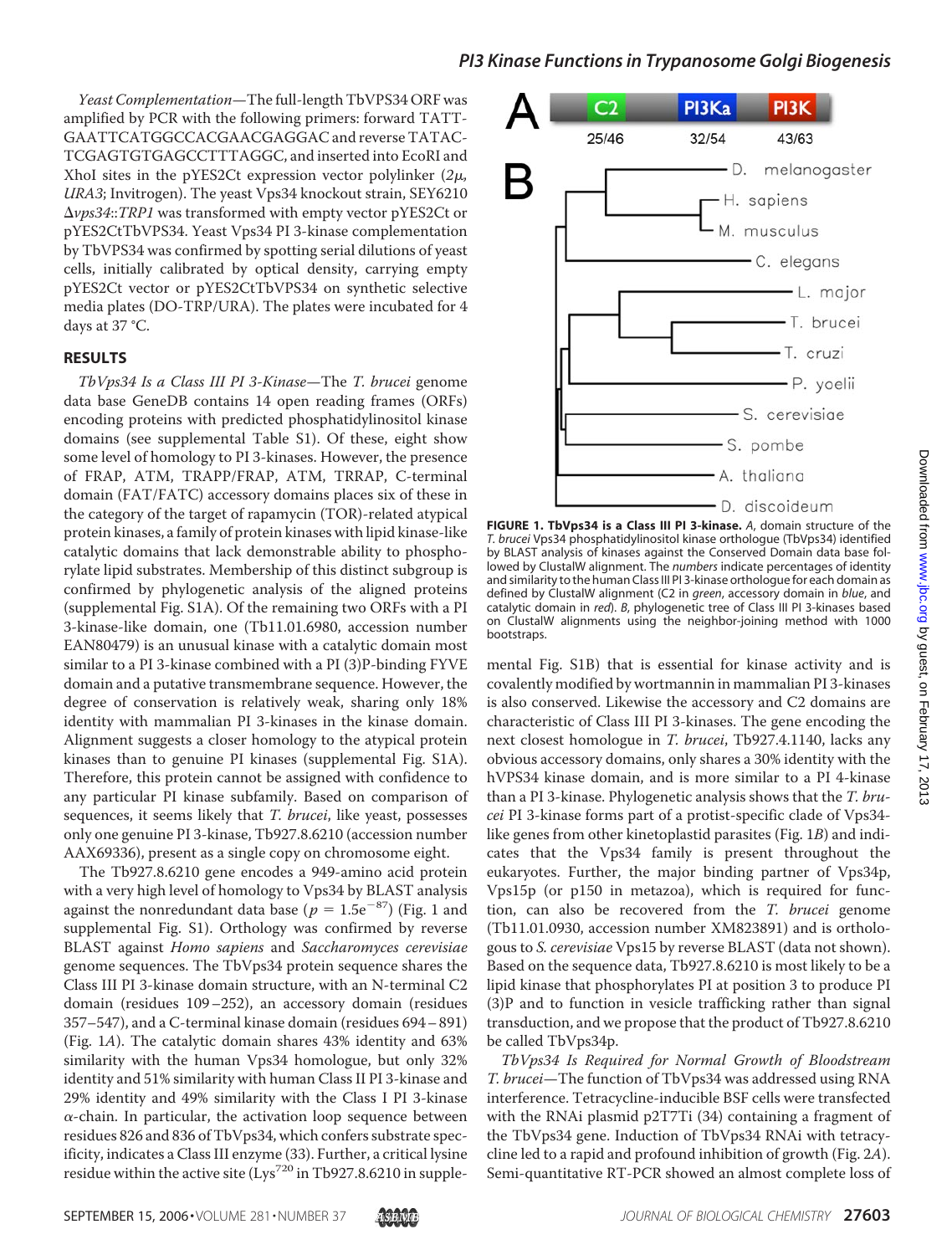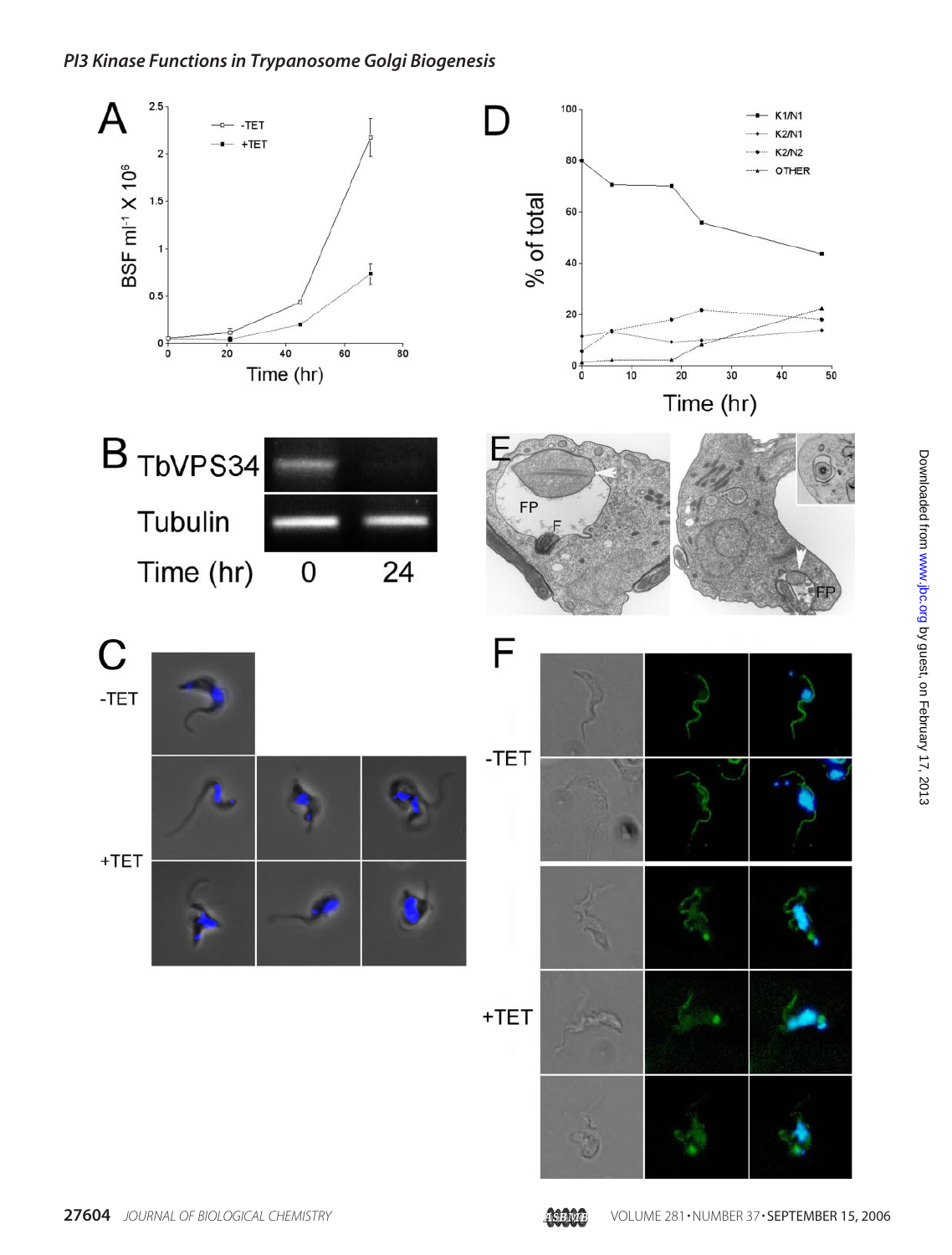TbVps34 expression by 24 h of induction, whereas tubulin levels remained constant (Fig. 2*B*). Light microscopic examination showed a variety of morphological abnormalities (Fig. 2*C*) that became more severe with increased time under RNAi. Examination of DAPI-stained slides revealed a progressive fall in the proportion of cells in S phase and an increase in cells with two nuclei and two kinetoplasts 24 h after induction (Fig. 2*D*). By 48 h abnormal cells with multiple nuclei or lacking either the nucleus or kinetoplast are common. This suggests that cells are able to progress through mitosis but are blocked in cytokinesis and also have organelle segregation defects.

Ultrastructural analysis of induced cells showed that enlargement of the flagellar pocket, a common feature of cells defective in endocytosis, is present in  $\sim$ 10% of induced cells (Fig. 2*E*). However, the effect is neither as pronounced nor as common as that in cells where endocytosis is specifically blocked (31). A more remarkable feature is the presence of vesicles and inclusions within the flagellar pocket, some of which contain paracrystalline material, similar in appearance to the paraflagellar rod (*arrows*). Staining of cells for the paraflagellar rod protein PFR-A showed that although uninduced cells have a uniform distribution of PFR-A along the length of the flagellum, there is an unusual accumulation of the protein within the flagellar pocket (Fig. 2*F*) in many induced cells. A similar pattern of staining was seen with anti-VSG antibodies (supplemental Fig. S3), indicating an unusual accumulation of both plasma membrane and flagellar proteins in the flagellar pocket. This is reminiscent of the membrane blebbing and microvesicle extrusion seen in kinetoplastids treated with drugs such as the lysolipid drug edelfosine, which is a known inhibitor of PI 3-kinase activity (35, 36). This distinctive phenotype was not inducible by RNAi of the other identified PI kinases of *T. brucei* (data not shown) and suggests multiple roles for TbVps34 in the maintenance of cell function.

*TbVps34 Is an Authentic PI 3-Kinase*—PI (3)P is present at extremely low levels in most cells, making direct measurement of PI 3-kinase activity in the trypanosome difficult, whereas expression of Vps34 polypeptides in bacteria usually results in insoluble and inactive protein. Therefore, we used several alternative approaches. First, we used the trypanosome Vps34 ORF to complement a *S. cerevisiae* Vps34 knockout strain, SEY6210*vps34*::*TRP1*, that is temperature-sensitive for growth (68). Because Vps34p is the only PI 3-kinase present in *S. cerevisiae* and the lipid kinase activity of Vps34p is

required for function, this assay represents a highly stringent assessment of the ability of TbVps34p to act as a PI 3-kinase. Expression of TbVps34 from the pYES2 plasmid restored the ability of SEY6210 $\Delta \nu ps34::TRP1$  cells to grow at 37 °C, whereas transfection with the empty vector did not (Fig. 3), indicating that the TbVps34 gene product indeed possesses PI 3-kinase activity. Further, we directly addressed the effect of TbVps34 RNAi on cellular PI (3)P levels. The fluorescent probe GFP2xFYVE, containing GFP fused to a tandem repeat of the FYVE domain from the *H. sapiens* HRS protein, has been used to localize PI (3)P within the cell (12). This is a highly specific probe that is used widely and is the method of choice for monitoring PI (3)P production, especially in live or fixed cells (37). GFP2xFYVE only recognizes PI (3)P and does not interact with the inositol head group phosphorylated at positions 4 and 5 or with any of the multiply phosphorylated forms. In mammalian cells, the protein is targeted to the early endosome. By electron microscopy, 2xFYVE probes can be localized to the endosome and internal vesicles of multivesicular bodies in fibroblasts and are found primarily in the vacuole in yeast (12). When expressed in *T. brucei*, GFP2xFYVE is associated with compartments between the nucleus and flagellar pocket, consistent with an endosomal location (24) and which duplicates at mitosis (Fig. 3*A*). Overlap with endocytosed concanavalin A, under conditions that specifically label the flagellar pocket and lysosome (38), suggests that the majority of the GFP signal is associated with a late endosomal and/or lysosomal compartment (Fig. 3*B*).

We initially investigated PI (3)P production by inhibition of PI-kinases with wortmannin. This irreversible inhibitor covalently bonds to a critical conserved lysine residue within the active site of PI kinases (39) that is conserved in TbVps34. We required greater concentrations of wortmannin (3  $\mu$ m) to perturb GFP2xFYVE location in trypanosomes than in mammalian cells (IC<sub>50</sub> = 4.2 nm for mammalian cells) but were able to obtain essentially complete loss of the GFP signal from permeabilized cells (Fig. 3). This suggests that the parasite protein, although still sensitive to the inhibitor, has a reduced sensitivity similar to that reported for yeast (IC<sub>50</sub> = 3  $\mu$ <sub>M</sub>) (40). Apart from the modified lysine, the precise residues in the active site responsible for wortmannin binding and activity are not yet defined, making prediction of sensitivity difficult (41). These data indicate that the

FIGURE 2. **TbVps34 is required for normal growth and morphology.** *A*, TbVps34 RNAi inhibits growth. BSF 90 –13 cells transfected with p2T72Ti-TbVps34 were incubated with (*closed squares*) or without (*open squares*) 1  $\mu$ g ml<sup>-1</sup> tetracycline (*TET*) to induce RNAi, and growth of was monitored with a Coulter counter. Each point represents the mean of triplicate values ± S.D. This figure is typical of multiple experiments. *B,* loss of TbVps34 message in cells induced for<br>RNAi. RNA was extracted from cells incubated in the pres by RT-PCR as described under "Materials and Methods." Control experiments omitting the RT confirmed the absence of contaminating genomic DNA (data not shown). Similar results were obtained in duplicate experiments. C, TbVps34 RNAi induces a variety of morphological abnormalities. p2T7<sup>2Ti</sup>·TbVps34 cells were<br>incubated in the presence (+*TET*) or absence (−*TET*) of 1 μg with DAPI to show the location of the nucleus and kinetoplast. *D*, TbVps34 RNAi causes a block in cytokinesis. p2T7<sup>2Ti</sup> TbVps34 cells were induced for various times with of 1  $\mu$ g ml<sup>-1</sup> tetracycline then fixed and stained with DAPI as described above. Kinetoplast/nucleus ratios were determined for at least 100 cells for each time point analyzed. Similar results were obtained in duplicate assays. *K*, kinetoplast; *N*, nucleus. *OTHER* includes zoids (cytoplasts lacking a nucleus), akinetoplast cells, cells with grossly distorted nuclei containing more than a diploid copy of the genome, and cells with three or more nuclei. *E*, disruption of the flagellar pocket induced by TbVps34 RNAi. Electron micrographs of p2T7Ti-TbVps34 BSF induced with tetracycline for 24 h. Note the enlarged flagellar pocket in the *left panel* and inclusions in the flagellar pocket in *both panels*(*arrowheads*). The *inset*shows a transverse section through the flagellar pocket and flagellar axoneme of a control bloodstream stage cell for reference. *F*, flagellum; *FP*, flagellar pocket. *F*, accumulation of PFR-A in the flagellar pocket of cells induced for TbVps34 RNAi. Immunofluorescence of cells incubated for 24 h with (+TET) or without (-TET) 1 µg ml<sup>-1</sup> tetracycline before fixation with methanol at -20 °C. The cells were stained with monoclonal antibody against PFR-A (*green*) as described under "Materials and Methods" and counterstained with DAPI (*blue*).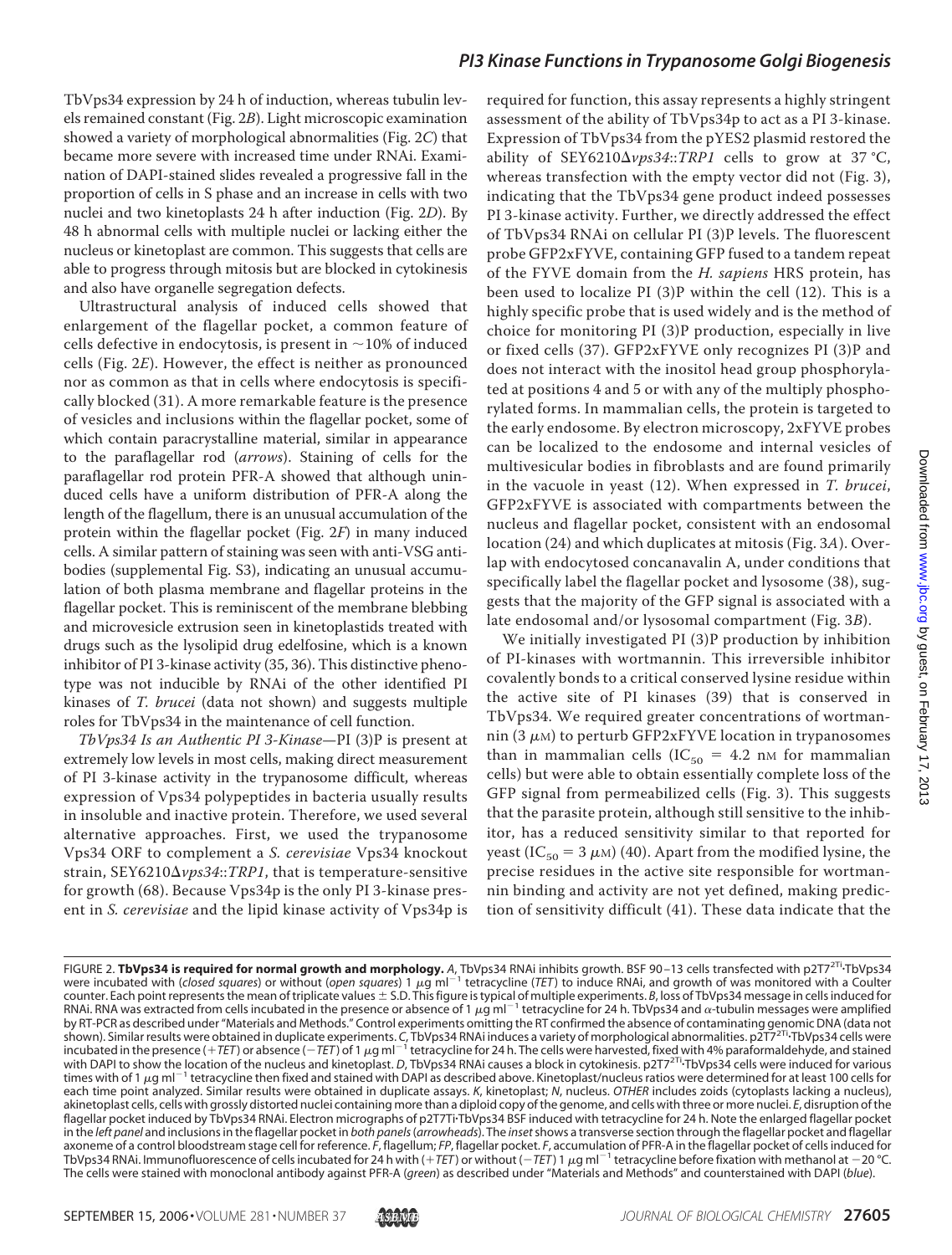

FIGURE 3. **Biosynthesis of PI (3)P by TbVps34.** *A*, localization of GFP2xFYVE in uninduced cells. p2T72Ti-TbVps34 cells co-transfected with pHD1034 containing the PI (3)P probe GFP2xFYVE were fixed with 4% paraformaldehyde and stained with DAPI. The images were captured at various stages of the cell cycle. *B*, GFP2xFYVE co-localizes with endocytosed ConA. Uninduced cells were allowed to accumulate biotinylated ConA for 30 min, permeabilized with 0.05% saponin, stained with Texas Red-streptavidin, and counterstained with DAPI. *C*, GFP2xFYVE disperses after induction of TbVps34 RNAi. The cells were incubated in the absence ( $-TET$ ) or presence ( $+TET$ ) of 1  $\mu$ g ml<sup>-1</sup> tetracycline for 24 h. The cells were either fixed (*left panels*) or fixed and permeabilized with saponin (*right panels*). *D*, quantitative loss of GFP2xFYVE staining in permeabilized cells after induction of TbVps34 RNAi. Mean cellular fluorescence for fixed (*open bars*) or permeabilized (*closed bars*) cells incubated with or without tetracycline for 24 h. Each *bar* represents the mean value for at least 30 cells  $\pm$  S.E. Similar results were obtained in triplicate experiments. The loss of fluorescence in the permeabilized cells is extremely significant ( $p < 0.0001$ , unpaired *t* test). *E*, expression of GFP2xFYVE enhances the growth inhibitory effect of TbVps34 RNAi. Growth curves for parental p2T72Ti-TbVps34 cells (*open squares*) and cells also expressing GFP2XFYVE (*closed squares*) incubated in the presence (*TET* ) or absence  $(-TET)$  of 1  $\mu$ g ml<sup>-1</sup> tetracycline. Each point represents the mean of triplicate counts  $\pm$  S.D. Similar results were obtained in duplicate experiments. *F*, TbVps34 rescues the growth defect of a *S. cerevisiae* Vps34 knockout. The full-length TbVps34 ORF was amplified by PCR and inserted into EcoRI and XhoI sites in pYES2Ct and verified by direct DNA sequencing. The *S. cerevisiae* Vps34 knockout, SEY6210 *vps34*::*TRP1* is temperature-sensitive for growth, exhibiting a severe growth defect at 37 °C (68). The SEY6210 $\Delta v$ ps34::TRP1 yeast strain (kind gift of Dr. Y. Ohsumi, Okazaki, Japan) was transformed with empty vector, pYES2Ct, or pYES2Ct:TbVps34. Serial dilutions of cells carrying empty vector or expressing TbVps34 were spotted onto selective plates and grown for 96 h at 37 °C as indicated. The severe growth impairment observed in the SEY6210*vps34*::*TRP1* cells was rescued by expression of full-length TbVps34, indicating that *T. brucei* Vps34 is able to complement *S. cerevisiae* Vps34 and confirming the gene product as possessing authentic PI 3-kinase activity. *G*, inhibition of phosphatidylinositol phosphate synthesis in trypanosomes by wortmannin perturbs GFP2xFYVE localization. Trypanosomes expressing GFP2xFYVE were cultured in the presence (*left*) or absence (*right*) of wortmannin (3 μ*m*, 60 min, 37 °C) and then fixed, permeabilized, and processed for microscopy. Essentially complete delocalization and loss of the GFP signal (*green*) is observed in the wortmannintreated cells, highly similar to the alterations observed with the TbVps34 knockdown (compare with Fig. 3*C*). The cells were counter-stained with DAPI (*blue*) to mark the nucleus and kinetoplast, and images are shown overlaid with phase in the *right panel* of each pair. These data confirm the assignment of function for TbVps34 as a PI kinase made on the basis of primary structure and also that the localization of GFP2xFYVE is dependent on ongoing phosphoinositide synthesis in trypanosomes. Note that the concentration and time of exposure to wortmannin was systematically tested, and the concentration used was the minimum dose that produced a clear effect on GFP2xFYVE localization.

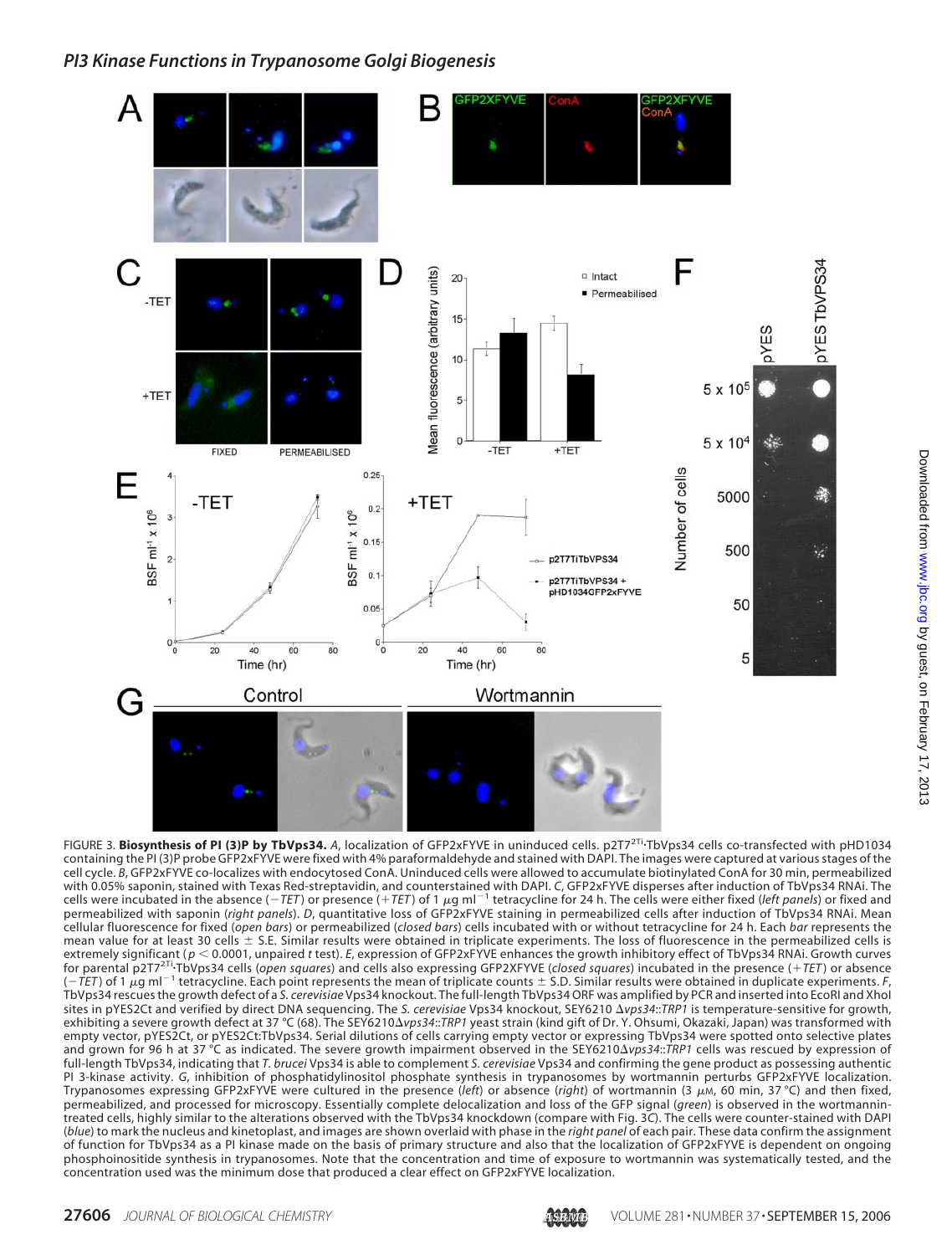

FIGURE 4. **TbVps34 RNAi reduces receptor-mediated uptake of transferrin but not fluid phase endocytosis.** A, TbVps34 RNAi does not prevent formation<br>of clathrin-coated pits. Electron micrograph of a p2T7<sup>2Ti.</sup>TbVps34 BSF c flagellar pocket membrane. Budding vesicles were apparent in many of the cells examined. *B*, fluid phase uptake is unaffected by TbVps34 RNAi. Endocytosis of Alexa Fluor 488 dextran 10000 in p2T72Ti-TbVps34 cells incubated in the absence (*open bars*) and presence (*closed bars*) of tetracycline for 18 h was measured by quantitative fluorescence microscopy as described under "Materials and Methods." The values represent the mean fluorescence for at least 30 cells  $\pm$  S.E. The result is representative of triplicate assays. *C*, inhibition of transferrin uptake by TbVps34 RNAi. Accumulation of FITC-transferrin in p2T72Ti-TbVps34 cells incubated in the absence (*open squares*) and presence (*closed squares*) of tetracycline for 18 h, quantitated by microscopy as described under "Materials and Methods." Each point represents the mean fluorescence for at least 30 cells  $\pm$  S.E. Similar results were obtained in triplicate assays. *D*, transport of FITC-ConA to the lysosome is impaired in TbVps34 RNAi. Cells incubated for 24 h in the presence (+TET) or absence (-TET) of 1 µg ml<sup>-1</sup> were labeled with FITC-ConA (*green*) for 30min at 37 °C and counterstained with monoclonal antibody 280 against the lysosomal protein p67 (*red*). Note the high degree of co-localization in control cells compared with induced cells. *E*, quantitation of degree of overlap between p67 and ConA using Metamorph Imaging Software. Each *bar* represents the mean co-localization for at least 10 cells  $\pm$  S.E. Similar results were obtained in multiple experiments.

localization of GFP2xFYVE in trypanosomes requires ongoing PI (3)P synthesis.

To further validate TbVps34 as a PI 3-kinase, p2T7<sup>2Ti</sup>-TbVps34 cells were co-transfected with the constitutive expression plasmid pHD1034 containing GFP2xFYVE. On induction of TbVps34 RNAi, the location of GFP2xFYVE became more dispersed (Fig. 3*C*). Permeabilization and washing of uninduced cells has little effect on cellular GFP levels, indicating stable association of the GFP with internal membranes, but led to a significant fall in GFP fluorescence in induced cells ( $p < 0.01$ ), indicating more efficient extraction of the GFP in the induced line, suggesting a reduction in PI (3)P caused by a loss of TbVps34 activity (Fig. 3*D*). Because PI (3)P is a comparatively polar lipid, bearing two phosphates in the head group, preferential extraction by mild detergent treatment is to be expected. This pattern of loss of GFP2xFYVE detection in saponin-treated cells is also seen in mammalian cells treated

with wortmannin (12). The failure to completely abolish GFP2xFYVE localization in some cells suggests that some residual PI (3)P is present and is probably a reflection of variable efficiency of the RNAi.

Expression of the 2xFYVE constructs can lead to alterations in endosomal structure, and high levels compete with EEA1 for endosomal binding sites (12). To determine whether the probe was having any effect on the *T. brucei* BSF, growth rates were monitored. Uninduced p2T7Ti-TbVps34 cells expressing GFP2xFYVE show similar growth patterns to the parental line, suggesting that the effect of the probe is minimal in normal cells (Fig. 3*E*). Significantly, when TbVps34 RNAi was induced with tetracycline, the presence of GFP2xFYVE increased the severity of the RNAi growth defect. A higher level of abnormal and dead cells was seen in affected cultures, reflected in the fall in cell number after prolonged induction. This increased sensitivity to RNAi suggests a synthetic interaction between GFP2xFYVE

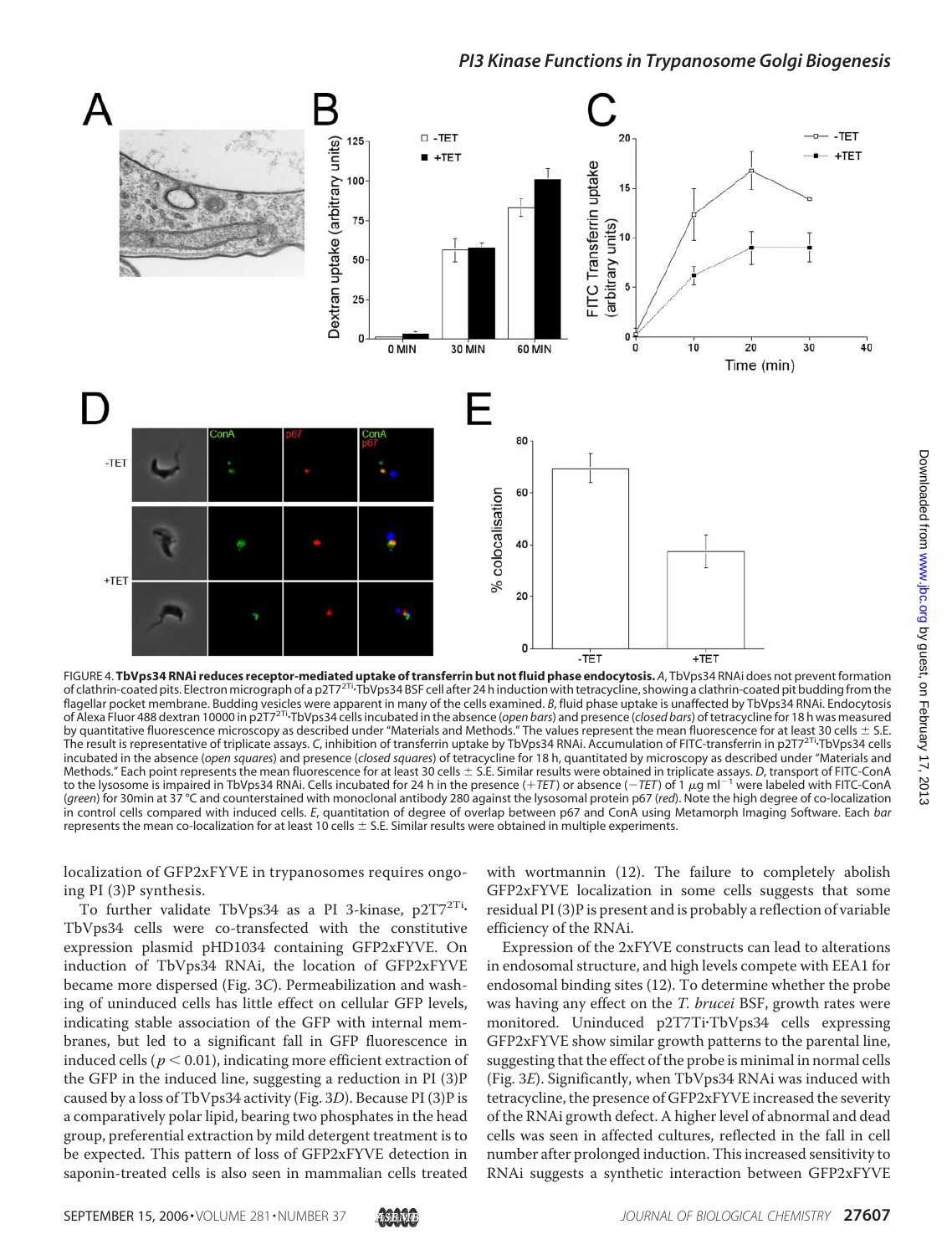

and TbVps34 that is probably the result of increased competition for binding sites between the probe and endogenous FYVE domain proteins as PI (3)P levels become limited. Taken together these observations confirm that TbVps34 is a class III PI 3-kinase; moreover, the nearly complete loss of GFP2xFYVE membrane localization is also consistent with TbVps34 as the only major PI 3-kinase activity in the trypanosome.

*TbVps34 RNAi Interferes with Receptor-mediated Transport in BSF Trypanosomes*—Although some cells induced for TbVps34 RNAi exhibit enlargement of the flagellar pocket (Fig. 2*E*), clathrin-coated vesicles budding from the pocket are clearly visible in the majority of cells examined by electron microscopy (Fig. 4*A*), showing that the early stages of endocytosis remain functional. To determine whether loss of TbVps34 is involved in later stages of the endocytic pathway, fluid phase uptake of dextran and receptor-mediated endocytosis of transferrin were examined by fluorescent microscopy. Uptake of the fluid phase marker, Alexa Fluor 488 dextran 10000, is unaffected by induction of TbVps34 RNAi (Fig. 4*B*), but accumulation of transferrin was partially blocked (Fig. 4*C*). Fluid phase and membrane-bound cargo are taken up into the cell together but are rapidly sorted into distinct compartments. Most transferrin entering the cell is rapidly recycled from the early endosome (42), but a proportion is transported to the late endosome/lysosome (43). To determine whether TbVps34 regulates intracellular transport of surface-bound proteins to terminal endocytic compartments, the cells were labeled with FITC-Concanavalin A and co-stained for the lysosomal marker p67 (44) (Fig. 4*D*). In untreated cells, some concanavalin A can be seen at the flagellar pocket, but most co-localizes with p67. After induction of TbVps34 RNAi, co-localization with p67 is significantly reduced (Fig. 4*E*). These results confirm a specific role for TbVps34 in the later stages of receptor-mediated endocytosis.

*TbVps34 RNAi Blocks VSG Export*—In *S. cerevisiae*, in addition to its role in vacuolar transport, Vps34p regulates retrograde traffic from the endosome to the TGN, and indeed a proportion of Vps34p/Vps15p complex is located at the yeast TGN. To determine whether TbVps34 has any function in the trypanosome secretory pathway, the effect of TbVps34 RNAi on the export of the major surface protein VSG was monitored.

FIGURE 5. **TbVps34 RNAi interferes with VSG export and Golgi segregation.** *A*, p2T72Ti-TbVps34 cells were incubatedfor 24 h in the presence or absence of 1  $\mu$ g ml<sup>-1</sup> tetracycline. VSG export in <sup>35</sup>S pulse-labeled cells was monitored by the appearance over time of soluble VSG in hypotonic lysates incubated at 37 °C to allow GPI-phospholipase C-dependent cleavage of the GPI anchor (45). VSG was isolated from solubilized pellet and supernatant fractions and separated on a 12% SDS-PAGE gel. The percentage of VSG label in supernatant and pellet fractions was quantitated from autoradiographs using NIH Image at each time point. The intensity of bands was measured using ImageJ software. *B*, electron micrographs of p2T7<sup>2Ti</sup>-TbVps34 BSF induced with tetracycline for 24 h. Note the extended Golgi stacks in induced cells. G, Golgi. C, failure of Golgi segregation in<br>cells lacking TbVps34 expression. p2T7<sup>2Ti,</sup>TbVps34 cells were transfected with pHD1034·RFP-GRASP as a probe for the Golgi. The cells were incubated for 24 h<br>with (+*TET*) or without (−*TET*) 1 μg ml<sup>−1</sup> tetracycline, methanol-fixed, and stained with DAPI. The images were taken of cells at different stages of the cell cycle.Note that twoGolgi stacks are apparent in uninduced cells at later stages of the cycle, but only one is detected in induced cells. *D*, TbVps34 RNAi does not affect basal body duplication and segregation. The cells co-transfected with p2T7<sup>2Ti</sup>•TbVps34 and pHD1034·RFP-GRASP were induced for 24 h with 1  $\mu$ g ml<sup>-1</sup> tetracycline, methanol-fixed, and stained with the anti-basal body antibody BBA4 (*green*). The cells were counterstained with DAPI.

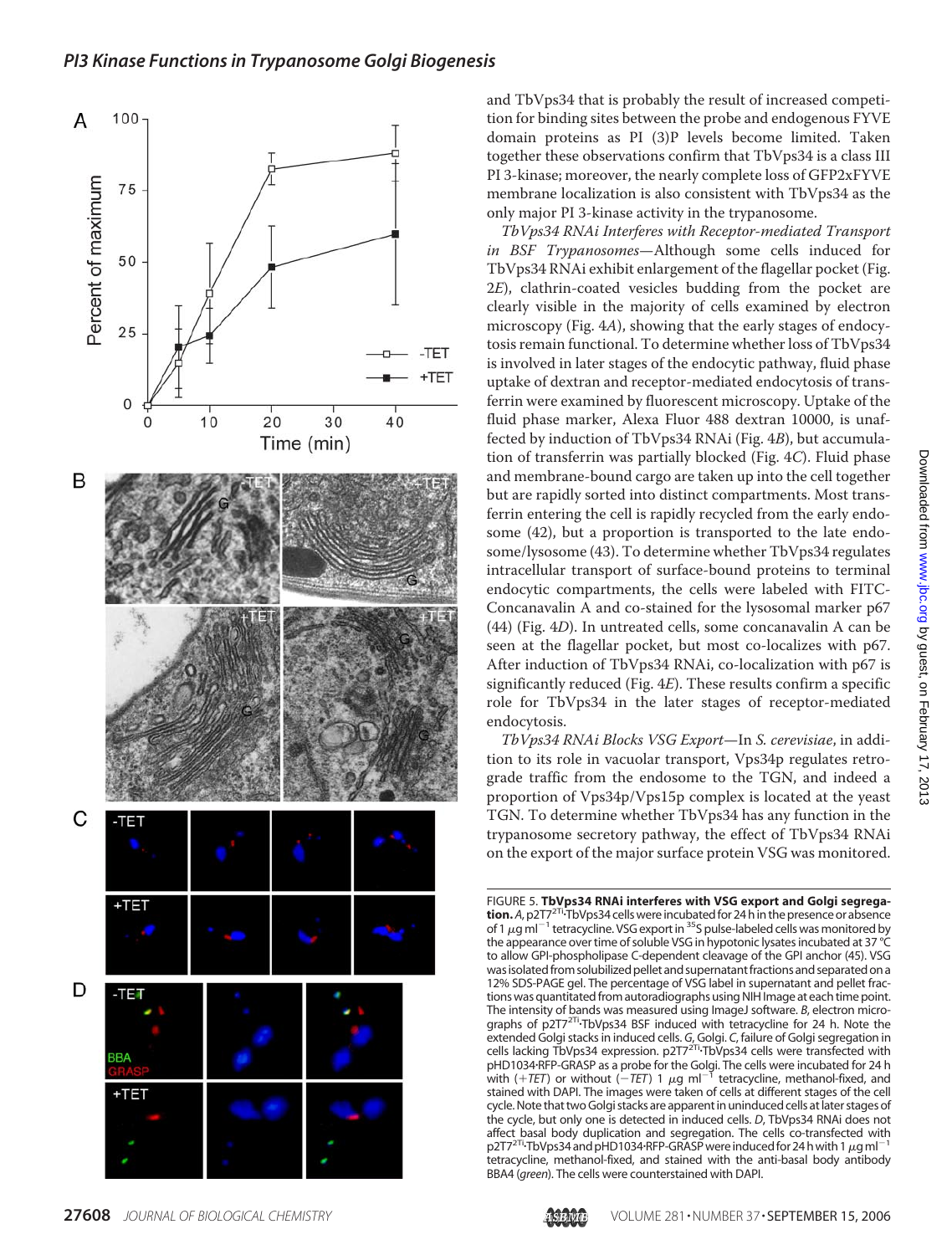The cells were pulsed with  ${}^{35}S$ , and the acquisition of sensitivity to endogenous GPI-specific phospholipase C was used as an indicator of translocation to the surface (Ref. 45; see Ref. 31 for a detailed validation of this method) (Fig. 5*A*). The data demonstrate that in uninduced cells the majority of VSG is exported to the plasma membrane with a half-time of approximately 10 min, but in cells induced for TbVps34 RNAi, a marked proportion of labeled VSG fails to reach the surface during the time of the experiment. Thus secretory export is impaired when TbVps34 expression is modulated.

*Uncoupling of Golgi and Basal Body Segregation in TbVps34 RNAi*—The inhibition of VSG export suggests an important role for TbVps34 and thus PI (3)P in the secretory pathway. Electron microscopy revealed that many TbVps34-RNAi-induced cells possess an unusually extended Golgi apparatus, with an increase to both the number and length of the cisterna within the stacks (Fig. 5*B*). To examine the effect of TbVps34 RNAi on the Golgi in more detail, the cells were transfected with pHD1034 carrying RFP-GRASP, a fusion of RFP with the full-length TbGRASP, the trypanosome homologue of the mammalian Golgi matrix protein GRASP55 (46). As expected, the RFP fusion protein can be clearly seen localized to a single perinuclear site in uninduced S phase cells (Fig. 5*C*, *first panel*). As previously reported, RFP-GRASP could also be found at the basal body in some cells (47), but detection of non-Golgi-associated GRASP was highly variable in our hands. The Golgi duplicates in parallel with the kinetoplast prior to nuclear division, and the new Golgi segregates with the daughter nucleus after nuclear division (48). However, after induction of TbVps34 RNAi, although the Golgi appears to duplicate normally, as demonstrated by an elongated Golgi spot with a central constriction, complete segregation fails to take place, even though kinetoplast and nuclear division appear to progress unimpaired (Fig. 5*C*, *lower panels*). In untreated cells, 85% of 2K2N cells contained clearly segregated Golgi ( $n = 52$ ). By contrast, 71% of induced cells at this stage of the cycle possessed a single, enlarged Golgi ( $n = 58$ ). Similar results were obtained in duplicate experiments. Further, a similar defect was also observed in cells treated with wortmannin under the conditions established for inhibition of PI (3)P synthesis; although 100% of untreated cells with a 2K1N organelle content had two distinct RFP-GRASP spots ( $n = 25$ ), only 58% had separated the Golgi complex following 1 h of exposure to the inhibitor ( $n = 50$ ). The lower frequency of the wortmannin block to Golgi segregation compared with the RNAi is likely due to the much shorter exposure time for the former condition. In addition, this effect on RFP-GRASP localization was not seen in knockdown of a closely related PI 4-kinase-like protein (Fig. S3), suggesting that the effect of both TbVps34 and wortmannin treatment was specifically due to the loss of PI (3)P.

The position of the trypanosome Golgi complex is dictated by the basal body, with the distance between the Golgi and basal body maintained constant throughout the cell cycle (47). We noticed that the position of the RFP-GRASP staining in cells that had failed to segregate the Golgi complex was slightly altered, and the Golgi appeared closer to the nucleus than in normal cells, suggesting a potential perturbation of the Golgibasal body relationship (Fig. 5, *C* and *D*; compare positions of the nucleus and kinetoplast with Fig. 3, *A* and *G*). To determine whether the failure of cells lacking TbVps34 to segregate the Golgi properly was due to an effect on the basal body, RFP-GRASP-expressing cells were stained with the anti-basal body monoclonal antibody BBA4 (Fig. 5*D*). Basal body location and duplication both appear to be unaffected by TbVps34 RNAi. Thus the processes of Golgi and basal body segregation are uncoupled by interference with PI 3-kinase activity. These observations suggest a novel function for phosphatidylinositol kinases in the control of organelle positioning during cell division and imply that the block in cytokinesis associated with TbVps34 RNAi is the result of a failure of the Golgi to partition correctly during mitosis.

### **DISCUSSION**

Primary structural analysis places the TbVps34 gene product as a Class III PI 3-kinase, and based on the effects following knockdown by RNAi, TbVps34 clearly shares with its mammalian and *S. cerevisiae* orthologues a central role in vesicular trafficking and endocytosis. Furthermore, complementation of the yeast Vps34 and specific ablation of membrane association of a PI (3)P-specific probe, GFP2xFYVE, confirms TbVps34 as a PI 3-kinase and also indicates that it is the major, if not only, enzyme responsible for PI (3)P generation in trypanosomes. The lack of a potent effect of TbVps34 RNAi on the earliest stages of endocytosis, combined with the lysosomal location of PI (3)P in the trypanosome, indicate that TbVps34 activity is likely most important for the later stages of endocytosis and specifically in the transport of cargo taken up by receptor-mediated endocytosis to the lysosome, similar to yeast (49). The observation that fluid phase endocytosis is apparently unaffected by TbVps34 RNAi is similar to the situation described for mammalian cells, where bulk endocytic transport was not blocked by inhibition of PI 3-kinase activity, but sorting of the EGF receptor was impaired (50). The involvement of TbVps34 in trafficking to the lysosome thus mirrors the function of Vps34p in both mammalian and yeast systems (9, 10).

TbVps34 is the only gene encoding a classic PI 3-kinase-like protein in the *T. brucei* genome. Like *S. cerevisiae*, *T. brucei* does not appear to possess any class I or class II PI 3-kinase genes, and therefore it is unlikely that trypanosomes use PI 3-kinase-dependent signaling pathways. However, the genome does include a number of protein kinases possessing the phosphoinositide-binding pleckstrin homology, phox, and FYVE domains  $(51, 52)$ .<sup>4</sup> None of these kinases has a clearly defined function at present, although one, ZFK, is involved in regulation of differentiation (52). Several additional and novel FYVE domain proteins are also encoded by the trypanosome genome, including a small Ras-like GTPase (53). Thus it remains possible that TbVps34 contributes to signal transduction by regulating the localization of protein kinase activity or by a truly trypanosome-specific mechanism.

The distinctive morphological effects of TbVps34 RNAi, particularly the changes in the flagellar pocket, are not found in cells blocked at different points of the endocytic and secretory pathways by knockdown of Rab proteins or other



<sup>4</sup> B. S. Hall and M. C. Field, unpublished observations.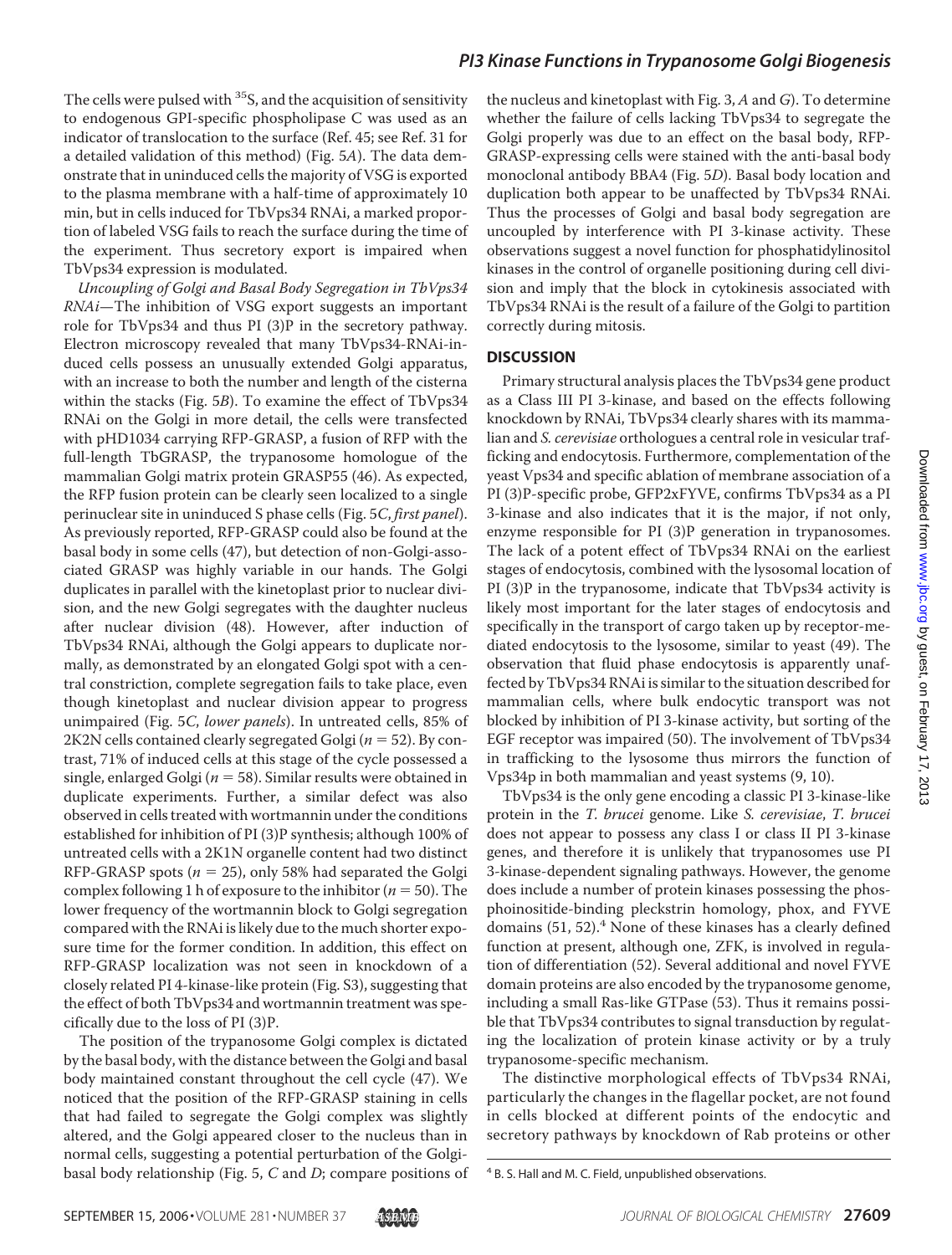essential regulators of vesicular traffic (28, 30, 31, 54) and thus suggest that the kinase may play a wider role in the control of cell organization. The precise mechanism by which PFR components become preferentially incorporated into these flagellar pocket-located membrane-bounded structures is not known, nor is it known whether there is involvement of the flagellar pocket in the normal trafficking of PFR components to the flagellum. However, the potential that the inhibition of PI (3)P production perturbs normal flagellar morphogenesis and that the vesicles represent an abortive attempt to construct a new flagellum, cannot be discounted. Under such a model, extrusion of a flagellar membrane without the full complement of internal components (*i.e.* axoneme and PFR) could then result in vesiculation of the membrane, to generate the structures seen here. Recapitulation of such a phenotype with edelfosine, a PI 3-kinase inhibitor, in *Leishmania* is also consistent with this model and suggests a potential role for PI (3)P in flagellar biogenesis, most likely intraflagellar transport (35, 36). This would also be consistent with the effects on cytokinesis and the accumulation of abnormal karyotypes in TbVps34 RNAi cultures because the flagellum is required for the correct completion of cell division. Present data cannot completely rule out an alternative possibility, that a vesicle blebbing pathway described in other kinetoplastids has become activated via the depletion of PI (3)P (35, 36). The inhibition of VSG export suggests potentially an additional role for TbVps34 in the secretory pathway, likely post-endoplasmic reticulum transport. However, an alternate explanation, that this is also a result of the defective flagellar targeting, is also possible.

There is much evidence to support a role for Class III PI 3-kinases in Golgi function in other systems. *S. cerevisiae* Vps34p and its mammalian orthologue regulate retrograde transport from the endosome to the TGN (20, 55). The PI (3)Pbinding phox domain of sorting nexin 1 is implicated in this process (56), and the presence of genes for similar proteins in the *T. brucei* genome suggests this pathway may also function within kinetoplastids.<sup>4</sup> In addition, in higher eukaryotes PI  $(3)$ P is detectable at Golgi membranes, and some FYVE proteins are resident in the Golgi complex rather than associating with endosomal membranes (57), whereas the Vps15/p150 adaptor protein is also located at the TGN. Furthermore, a complex of Vps34p and Beclin involved in autophagy is primarily located to the Golgi (58). A number of studies using the inhibitor wortmannin also indicate a function for PI 3-kinases in maintenance of the Golgi complex, but interpretation is complicated by the ability of this drug to block the activity of other PI kinases involved in secretory transport (59, 60). In this study, using the GFP2xFYVE probe, we demonstrate that the majority of PI (3)P is located on endosomal membranes, but the presence of an additional, but lower abundance, pool on the Golgi complex cannot be eliminated.

The effect of TbVps34 RNAi on the Golgi complex during cell division was more unexpected. In budding yeast, Vps34p null mutants exhibit defective vacuolar segregation, and targeting of cargo from the Golgi to the vacuole is affected (9, 49), but no direct influence on the Golgi has been reported. It is possible

that in mammalian cells there are similar defects to those observed here; for example wortmannin perturbs interactions between the Golgi complex and the actin cytoskeleton in Rat RBL-2H3 cells (61) and also leads to hypertrophy of the Golgi cisternae (62), but the architecture of the trypanosome Golgi complex makes morphological alterations more easily observed compared with the extended Golgi ribbon in mammalian cells where such effects may not be apparent. In *T. brucei* the Golgi duplicates early in the cell cycle, in parallel with endoplasmic reticulum export sites, the material for the new Golgi being derived partly from the endoplasmic reticulum export site and partly from the old Golgi complex (47, 48). Duplication is closely linked to the replication of the basal body, the trypanosome equivalent of the centrosome, and a constant spatial relationship between Golgi complex and basal body is maintained even in the presence of inhibitors of nuclear division (47, 48). The mechanisms underlying these processes are unknown but are assumed to involve microtubules. Significantly, when TbVps34 expression is suppressed, the connection between basal body and Golgi complex replication and positioning is lost, whereas the Golgi complex also becomes localized rather closer to the nucleus than in untreated cells. Significantly, both ultrastructural and fluorescent microscopy data show that Golgi duplication proceeds normally, whereas the temporal association with basal body and kinetoplast division appears to be maintained. Thus the requirement for TbVps34 activity is most likely restricted to a specific post-replication point in the cell cycle when the two post-mitotic Golgi complexes separate. The role of TbVps34 in coordinating Golgi segregation may involve PI (3)P-dependent targeting of proteins to the Golgi, to the basal body or to the microtubular network, and a detailed analysis of phosphoinositide binding proteins will be needed to distinguish between these possibilities. TbVps34 may also act by a more indirect route. Several lines of evidence point to a role for Vps34-like enzymes in the nucleus, with suggested roles in transcription and telomere length regulation (3, 63). Thus TbVps34 may have other functions in addition to its role in vesicular transport.

The observations of TbVps34 function in cytokinesis are important for several reasons. First, the specific block in Golgi segregation points to a novel role for PI 3-kinases in control of organelle partitioning. Second, the data demonstrate that separation of the duplicated Golgi can be uncoupled from separation of the kinetoplast and basal body and also nuclear division. Finally, although cell division can proceed in the absence of nuclear separation, producing cytoplasts (64), correct partitioning of the Golgi appears to be necessary for the completion of cytokinesis. Segregation of organelles between daughter cells is tightly controlled in *T. brucei* and is necessary for maintenance of the protective VSG coat. The parasite may therefore have evolved mechanisms to ensure that cells cannot divide if the old and new Golgi complexes are not correctly separated, and daughter cells lacking a Golgi complex were not observed in either wortmannin or TbVps34-RNAi cultures. Interestingly, suppression of VSG expression by RNAi also results in a block to cell cycle progression (65); potentially a blockade to VSG exocytosis may explain the growth cecession obtained with the TbVps34 RNAi. However, as both experimental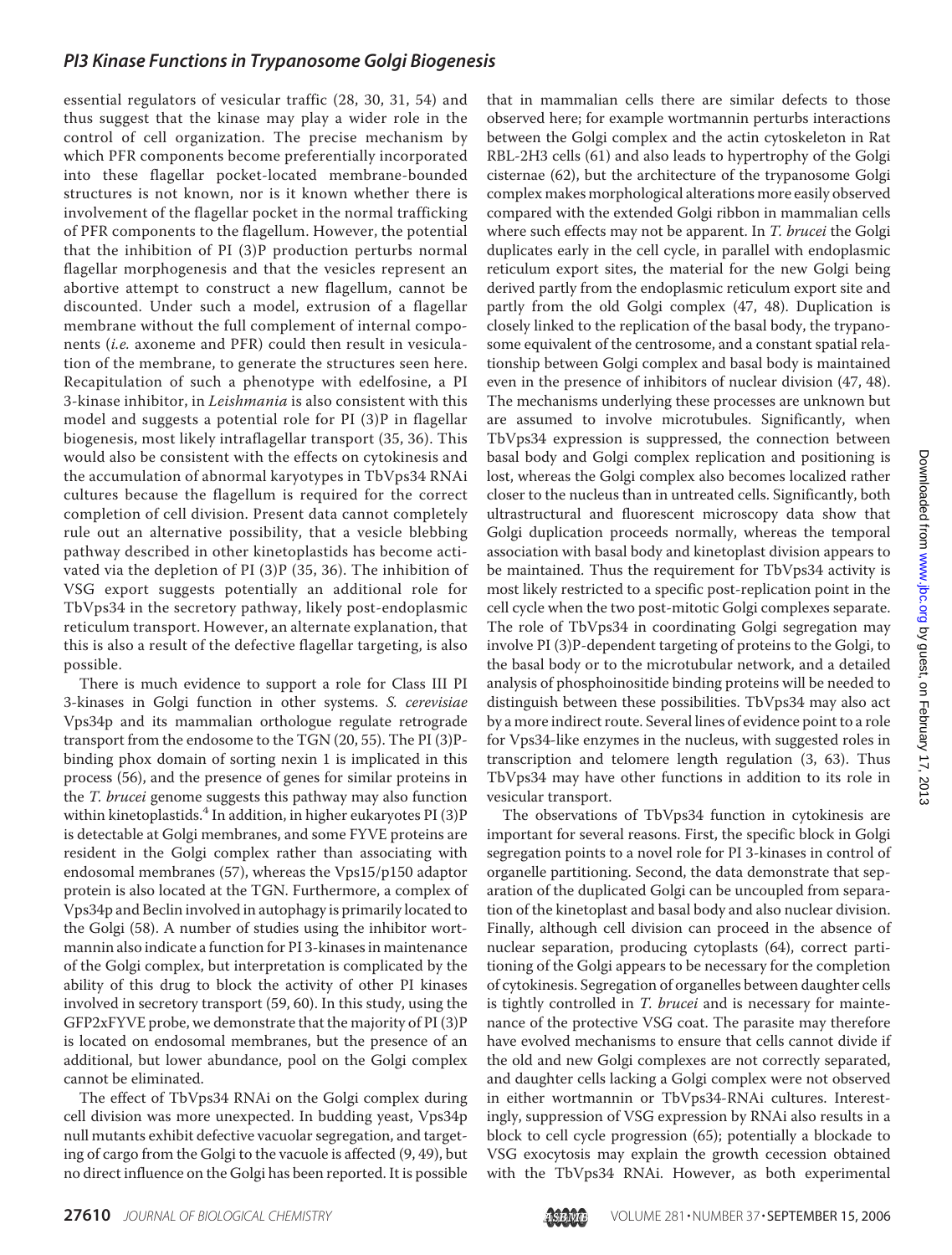approaches likely result in significant perturbation to biosynthetic trafficking through the endomembrane system, it is possible that VSG and TbVps34 RNAi activate the same or similar signaling pathways. A further explanation, that suppression of VSG expression in some manner affects Golgi (or other) organelle segregation, also cannot be ruled out based on the present data.

Our work and that of others has demonstrated that the maintenance of trafficking systems is vital to the survival of *T. brucei* BSF, but no obvious drug targets have been identified in the endocytic and secretory pathways. The interaction between Rab5 and both class I and class III PI3-kinases is well documented, as is the involvement of numerous FYVE domain containing proteins (including EEA1, rabankyrin5, and rabenosyn5) in Rab5 function. Recently it was found that Rab5 interacts with specific phosphatases capable of generating PI (3)P from higher order phosphatidylinositol polyphosphates, indicating that Rab5 acts to coordinate a complex network of activities for local generation of PI (3)P on membrane microdomains (66). Further, inhibitors of PI 3-kinase activity are of interest in the development of treatments against several conditions including cancer (67). In trypanosomes a PI 3-kinase is required for normal growth, indicating that this family of proteins may also be a potential target for anti-trypanosomal drugs. Similarities between TbVps34 RNAi and the actions of edelfosine suggest that some anti-kinetoplastid agents already under investigation may act at least in part through inhibition of PI kinase activity (35). PI kinase family proteins thus represent a promising direction for the identification of new trypanocides.

*Acknowledgments—We thank the following for reagents: Keith Gull (University of Oxford) for BBA4 and PFR-A antibodies, Jay Bangs (University of Madison) for monoclonal antibody 280, Harald Stenmark (Norwegian Radiuum Hospital) for pEGFP2xFYVE, Christine Clayton (University of Heidelberg) for pHD1034, Graham Warren (Yale University) for RFP-GRASP, Helen Price (University of York) for pHD1034RFP-GRASP, and Yoshinori Ohsumi, (National Institute for Basic Biology, Okazaki, Japan) for S. cerevisiae strain SEY6210 vps34::TRP1. We are also grateful to Keith Gull for discussion of the flagellum phenotype and suggestions as to its origin.*

### **REFERENCES**

- 1. Roth, M. G. (2004) **84,** 699–730
- 2. Foster, F. M., Traer, C. J., Abraham, S. M., and Fry, M. J. (2003) *J. Cell Sci.* **116,** 3037–3040
- 3. Rog, O., Smolikov, S., Krauskop, A., and Kupiec, M. (2005)*Curr. Genet.* **47,** 18–28
- 4. Auger, K. R., Serunian, L. A., Soltoff, S. P., Libby, P., and Cantley, L. C. (1989) *Cell* **57,** 167–175
- 5. Stoyanov, B., Volinia, S., Hanck, T., Rubio, I., Loubtchenkov, M., Malek, D., Stoyanova, S., Vanhaesebroeck, B., Dhand, R., Nurnberg, B., Gierschik, P., Seedorf, K., Hsuan, J. J., Waterfield, M. D., and Wetzker, R. (1995) *Science* **269,** 690–693
- 6. Brown, R. A., and Shepherd, P. R. (2001) *Biochem. Soc. Trans.* **29,** 535–537
- 7. Gaidarov, I., Smith, M. E., Domin, J., and Keen, J. H. (2001) *Mol. Cell.* **7,** 443–449
- 8. Field, M. C., Gabernet-Castello, C., and Dacks, J. B. (2006) in *Evolution of the Eukaryotic Endomembrane System and Cytoskeleton* (Je´kely, G., ed) Landes/Eurekah Bioscience Publishers, Georgetown, TX
- 9. Herman, P. K., and Emr, S. D. (1990) *Mol. Cell. Biol.* **10,** 6742–6754
- 10. Brown, W. J., DeWald, D. B., Emr, S. D., Plutner, H., and Balch, W. E. (1995) *J. Cell Biol.* **130,** 781–796
- 11. Fernandez-Borja, M., Wubboltsm, R., Calafat, J., Janssen, H., Divecha, N., Dusseljee, S., and Neefjes, J. (1999) *Curr. Biol.* **9,** 55–58
- 12. Gillooly, D. J., Morrow, I. C., Lindsay, M., Gould, R., Bryant, N. J., Gaullier, J. M., Parton, R. G., and Stenmark, H. (2000) *EMBO J.* **19,** 4577–4588
- 13. Stack, J. H., Herman, P. K., Schu, P. V., and Emr, S. D. (1993) *EMBO J.* **12,** 2195–2204
- 14. Christoforidis, S., Miaczynska, M., Ashman, K., Wilm, M., Zhao, L., Yip, S. C., Waterfield, M. D., Backer, J. M., and Zerial, M. (1999) *Nat. Cell Biol.* **1,** 249–252
- 15. Gaullier, J. M., Simonsen, A., D'Arrigo, A., Bremnes, B., Stenmark, H., and Aasland, R. (1998) *Nature* **394,** 432–433
- 16. Simonsen, A., Lippe, R., Christoforidis, S., Gaullier, J. M., Brech, A., Callaghan, J., Toh, B. H., Murphy, C., Zerial, M., and Stenmark, H. (1998) *Nature* **394,** 494–498
- 17. McBride, H. M., Rybin, V., Murphy, C., Giner, A., Teasdale, R., and Zerial, M. (1999) *Cell* **98,** 377–386
- 18. Simonsen, A., Gaullier, J. M., D'Arrigo, A., and Stenmark, H. (1999) *J. Biol. Chem.* **274,** 28857–28860
- 19. Peterson, M. R., Burd, C. G., and Emr, S. D. (1999) *Curr. Biol.* **9,** 159–162
- 20. Burda, P., Padilla, S. M., Sarkar, S., and Emr, S. D. (2002) *J. Cell Sci.* **115,** 3889–3900
- 21. Petiot, A., Ogier-Denis, E., Blommaart, E. F., Meijer, A. J., and Codogno, P. (2000) *J. Biol. Chem.* **275,** 992–998
- 22. Stein, M. P., Feng, Y., Cooper, K. L., Welford, A. M., and Wandinger-Ness, A. (2003) *Traffic* **4, 754–771**
- 23. Berriman, M., Ghedin, E., Hertz-Fowler, C., Blandin, G., Renauld, H., Bartholomeu, D. C., Lennard, N. J., Caler, E., Hamlin, N. E., Haas, B., *et al*. (2005) *Science* **309,** 416–422
- 24. Morgan, G. W., Hall, B. S., Denny, P. W., Carrington, M., and Field, M. C. (2002) *Trends Parasitol.* **18,** 491–496
- 25. Grunfelder, C. G., Engstler, M., Weise, F., Schwarz, H., Stierhof, Y. D., Morgan, G. M., Field, M. C., and Overath, P. (2003) *Mol. Biol. Cell.* **14,** 2029–2040
- 26. Engstler, M., Thilo, L., Weise, F., Grunfelder, C., Schwarz, H., and Boshart, M. (2004) *J. Cell Sci.* **17,** 1105–1115
- 27. Pal, A., Hall, B. S., Nesbeth, D. N., Field, H. L., and Field, M. C. (2002) *J. Biol. Chem.* **277,** 9529–9539
- 28. Hall, B. S., Allen, C. L., Goulding, D., and Field, M. C. (2004) *Mol. Biochem. Parasitol.* **138,** 67–77
- 29. Redmond, S., Vadivelu, J., and Field, M. C. (2003) *Mol. Biochem. Parasitol.* **128,** 115–118
- 30. Hall, B. S., Smith, E., Langer, W., Jacobs, L. A., Goulding, D., and Field, M. C. (2005) *Eukaryot. Cell* **4,** 971–980
- 31. Allen, C. L., Goulding, D., and Field, M. C. (2003) *EMBO J.* **22,** 4991–5002
- 32. Marone, M., Mozzetti, S., De Ritis, D., Pierelli, L., and Scambia, G. (2001) *Biol. Proced. Online* **3,** 19–25
- 33. Pirola, L., Zvelebil, M. J., Bulgarelli-Leva, G., Van Obberghen, E., Waterfield, M. D., and Wymann, M. P. (2001) *J. Biol. Chem.* **276,** 21544–21554
- 34. LaCount, D. J., Bruse, S., Hill, K. L., and Donelson, J. E. (2000) *Mol. Biochem. Parasitol.* **111,** 67–76
- 35. Santa-Rita, R. M., Henriques-Pons, A., Barbosa, H. S., and de Castro, S. L. (2004) *J. Antimicrob. Chemotherapy* **54,** 704–710
- 36. Berggren, M. I., Gallegos, A., Dressler, L. A., Modest, E. J., and Powis, G. (1993) *Cancer Res.* **53,** 4297–4302
- 37. Carlton, J. G., and Cullen, P. J. (2005) *Trends Cell Biol.* **15,** 540–547
- 38. Brickman, M. J., Cook, J. M., and Balber, A. E. (1995) *J. Cell Sci.* **108,** 3611–3621
- 39. Wymann, M. P., Zvelebil, M., and Laffargue, M. (2003) *Trends Pharmacol Sci.* **24,** 366–376
- 40. Stack, J. H., and Emr, S. D. (1994) *J. Biol. Chem.* **269,** 31552–31562
- 41. Walker, E. H., Pacold, M. E., Perisic, O., Stephens, L., Hawkins, P. T., Wymann, M. P., and Williams, R. L. (2000) *Mol. Cell* **6,** 909–919
- 42. Pal, A., Hall, B. S., Jeffries, T., and Field, M. C. (2003) *Biochem. J.* **374,** 443–451
- 43. Grab, D. J., Wells, C. W., Shaw, M. K., Webster, P., and Russo, D. C. (1992) *Eur J. Cell Biol.* **59,** 398–404